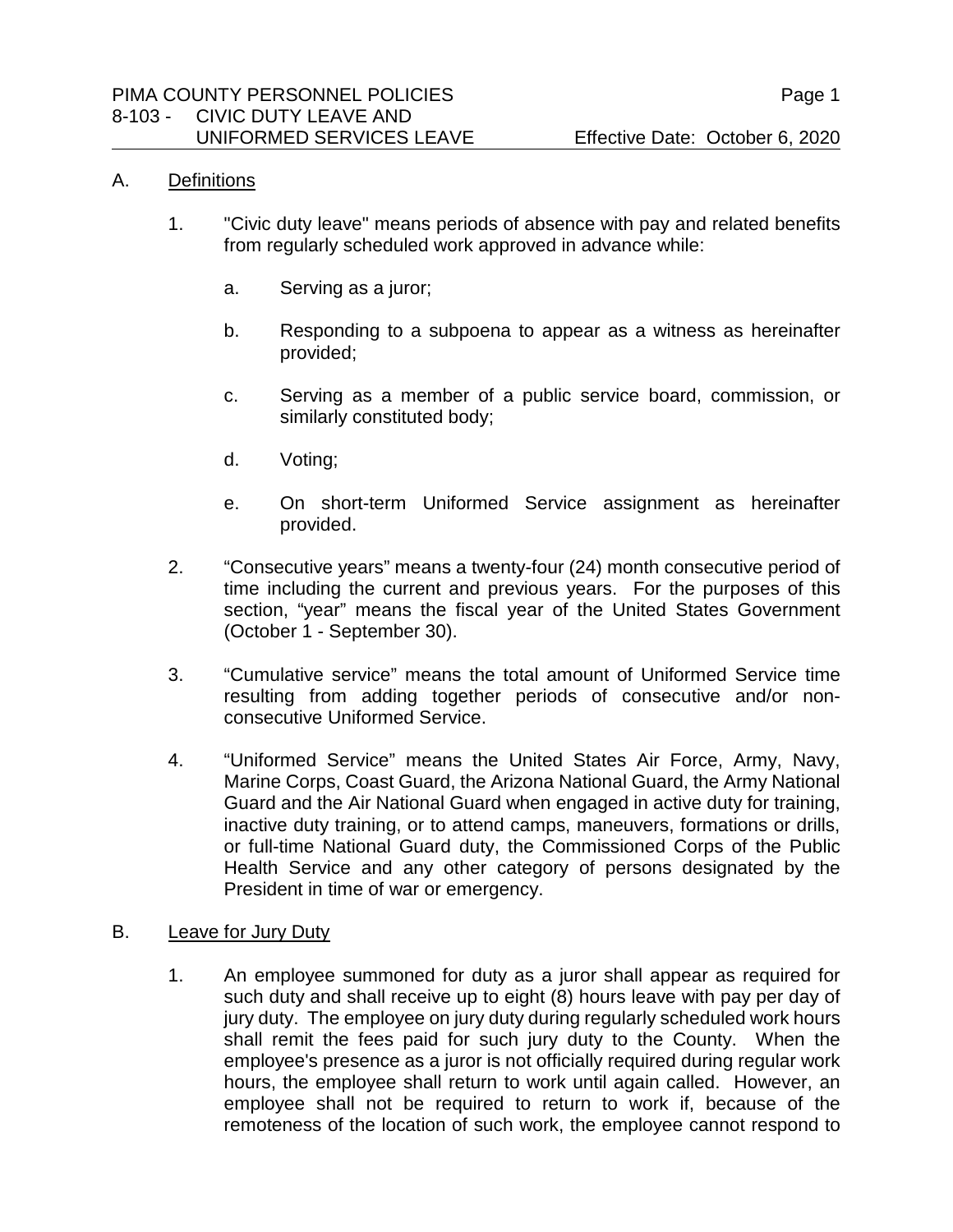a call to return to jury duty with timeliness, or the employee cannot arrive at work at least one (1) hour before the end of a regularly assigned work shift.

- 2. An employee on jury duty during regularly scheduled time off, or on annual leave or leave without pay, may keep any monies paid by the Courts.
- C. Leave for an Employee Subpoenaed to Appear as a Witness
	- 1. An employee who has been subpoenaed to appear as a witness before any court or administrative, executive, or legislative tribunal, when it relates to County business, shall be entitled to civic duty leave with pay. The Appointing Authority may authorize civic duty leave for an employee subpoenaed when such absence is for purposes which comply with this Policy. The Appointing Authority may require such employee to submit substantiating evidence and may disapprove the request if the evidence is not adequate.
	- 2. An employee who has been subpoenaed to appear as a witness before any court or administrative, executive, or legislative tribunal due to a personal, commercial or business transaction, or due to the employee's own unlawful conduct or misconduct, shall not be entitled to civic duty leave with pay.
	- 3. An employee who is paid a fee for an appearance as an expert witness while on civic duty leave shall remit such fee to the County.

# D. Leave for Service on a Public Service Board or Commission

An Appointing Authority may authorize civic duty leave for an employee to attend meetings of a public service board or commission, provided the employee is an elected or appointed member of such a board or commission.

- E. Time Off for Voting
	- 1. Every County employee is encouraged to exercise the right to vote in all public elections.
	- 2. An employee eligible and registered to vote in a state primary and general election may request time off for voting pursuant to ARS § 16-402. The employee may be absent with pay for one (1) hour at the beginning or ending of the shift as determined by the Appointing Authority on the day of the election for the purpose of voting.
	- 3. Requests for time off for voting shall be made prior to the day of election. An employee may be required to provide evidence of eligibility to vote prior to approval for time off.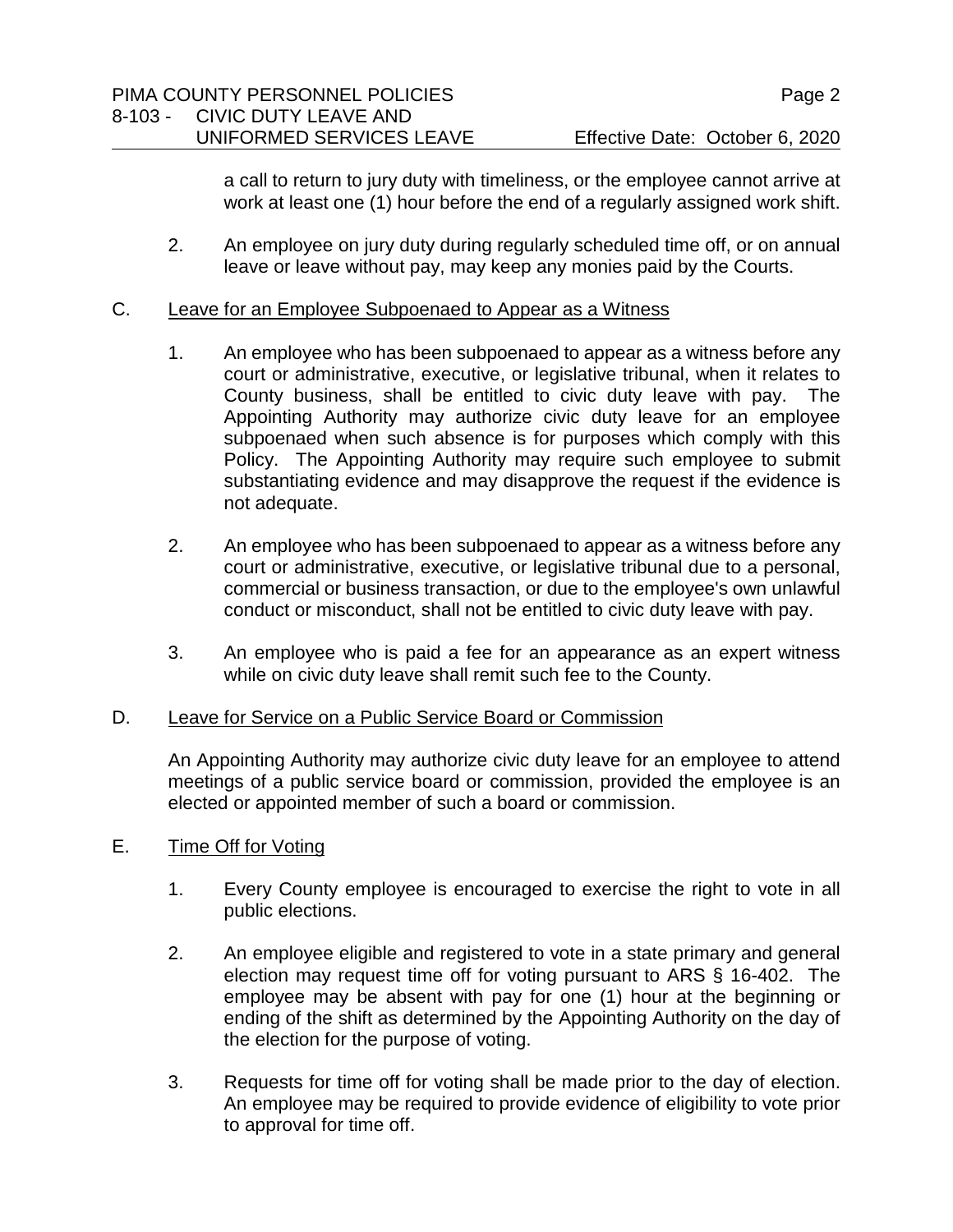# F. Leave for Short Term Uniformed Service

- 1. An employee ordered to Uniformed Service shall be granted civic duty leave up to 30 days in any two (2) consecutive years in accordance with this Policy and in compliance with Arizona Revised Statutes (ARS § 38-610). Leave which occurs on an employee's regular scheduled days off is not to be charged against the 30 day allotment. An employee ordered to the Uniformed Service shall provide the department with written notification of the leave, together with a copy of the employee's Uniformed Service orders. The notification shall be provided at least one (1) week in advance, whenever practicable.
- 2. An employee shall be granted Uniformed Service leave without pay, or may use accrued annual leave or compensatory time, for required Uniformed Service exceeding the 30 days with pay cited in F.1. above.
- 3. A "Day" is defined as a shift of work.

# G. Leave for Long Term Uniformed Service; Reemployment Rights

Leave for Uniformed Service shall be granted in accordance with this Policy and in compliance with the Uniformed Services Employment and Reemployment Rights Act of 1994 (USERRA).

- 1. A regular employee inducted, ordered, or enlisted into active service of the Uniformed Service shall be given the option to:
	- a. Resign from County employment and retain all reemployment rights. Pursuant to USERRA, a termination action for the purpose of military service is not considered a "break in service" if the employee has been separated for less than five (5) years; or
	- b. Be placed on a leave of absence without pay in accordance with County policy and USERRA.
- 2. A regular employee inducted, ordered, or enlisted into active service of the Uniformed Service shall be reemployed in a position of like seniority, status and pay upon completion of active service if the employee:
	- a. Requests such reemployment in writing within ninety (90) calendar days of separation from Uniformed Service;
	- b. Possesses a certificate of satisfactory completion of service (Honorable Discharge, General Discharge, or Discharge under Honorable Conditions); and